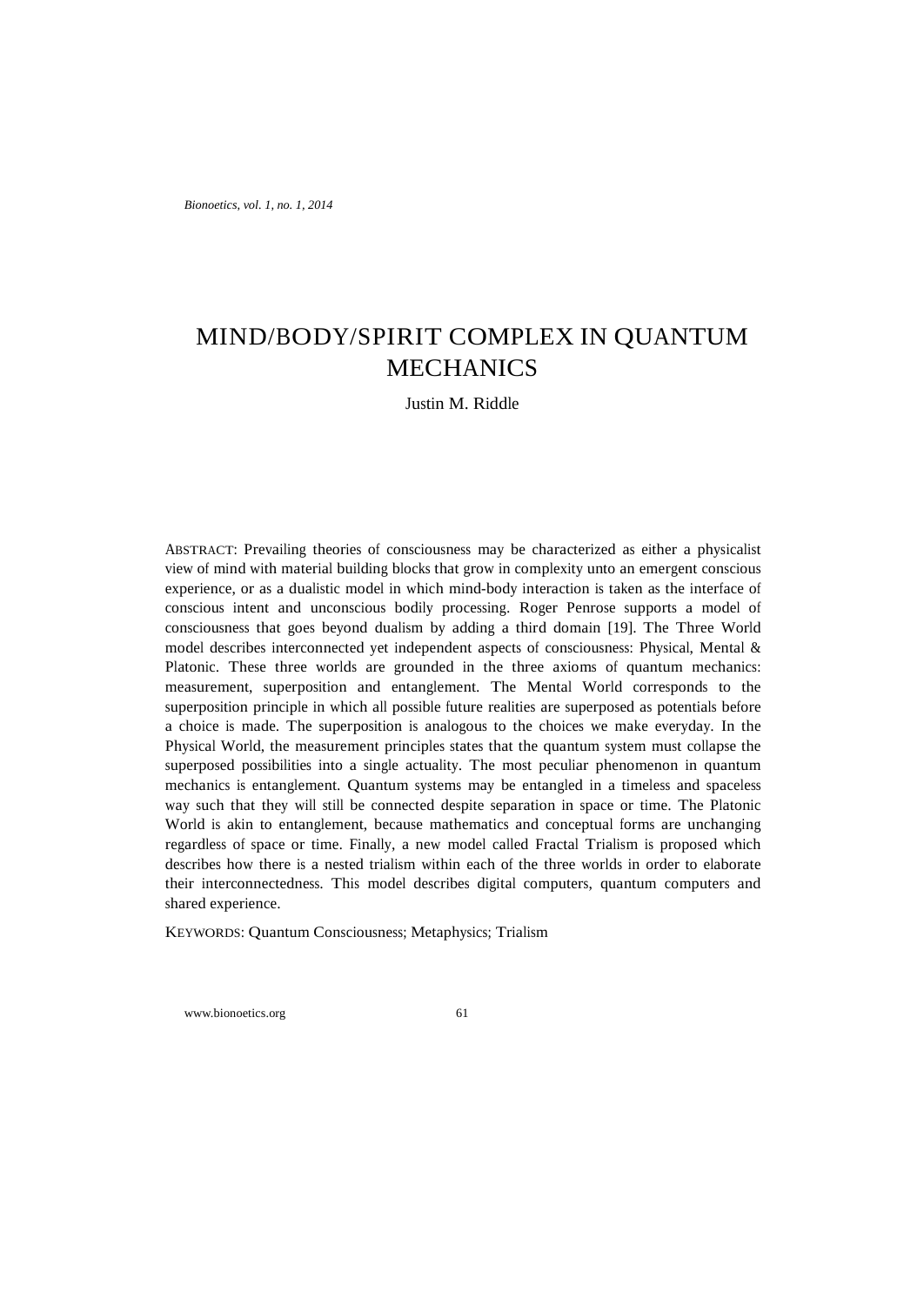

Figure 1. Three world model of consciousness. Each aspect of consciousness is interdependent and relates to one of the fundamentals of quantum mechanics. In everyday experience, these three parts of consciousness are referred to as the Mind, Body and Spirit.

# 1. METAPHYSICS

Why is there something rather than nothing? What are the fundamental laws and mechanisms behind all that is seen and experienced? Theories on metaphysics can be categorized into three general camps: physicalism, dualism and trialism. This paper focuses on trialism and connects metaphysics to quantum mechanics, Figure 1.

# *1.1 Physicalism*

As an intuitive and accurate starting point, humans began to measure and quantify interactions with the world seeking laws that govern physical matter and allow for control and tool-making. This line of inquiry leads to two important aspects of physicalism: deterministic physics and the piecemeal approach.

Determinism is the theory that if the position and momentum of every atom in the universe were known, then a cause and effect model could accurately predict all subsequent movements and interactions. This ideal suggests there is an inevitable and incorrigible chain of events behind all activity. The reason some action might seem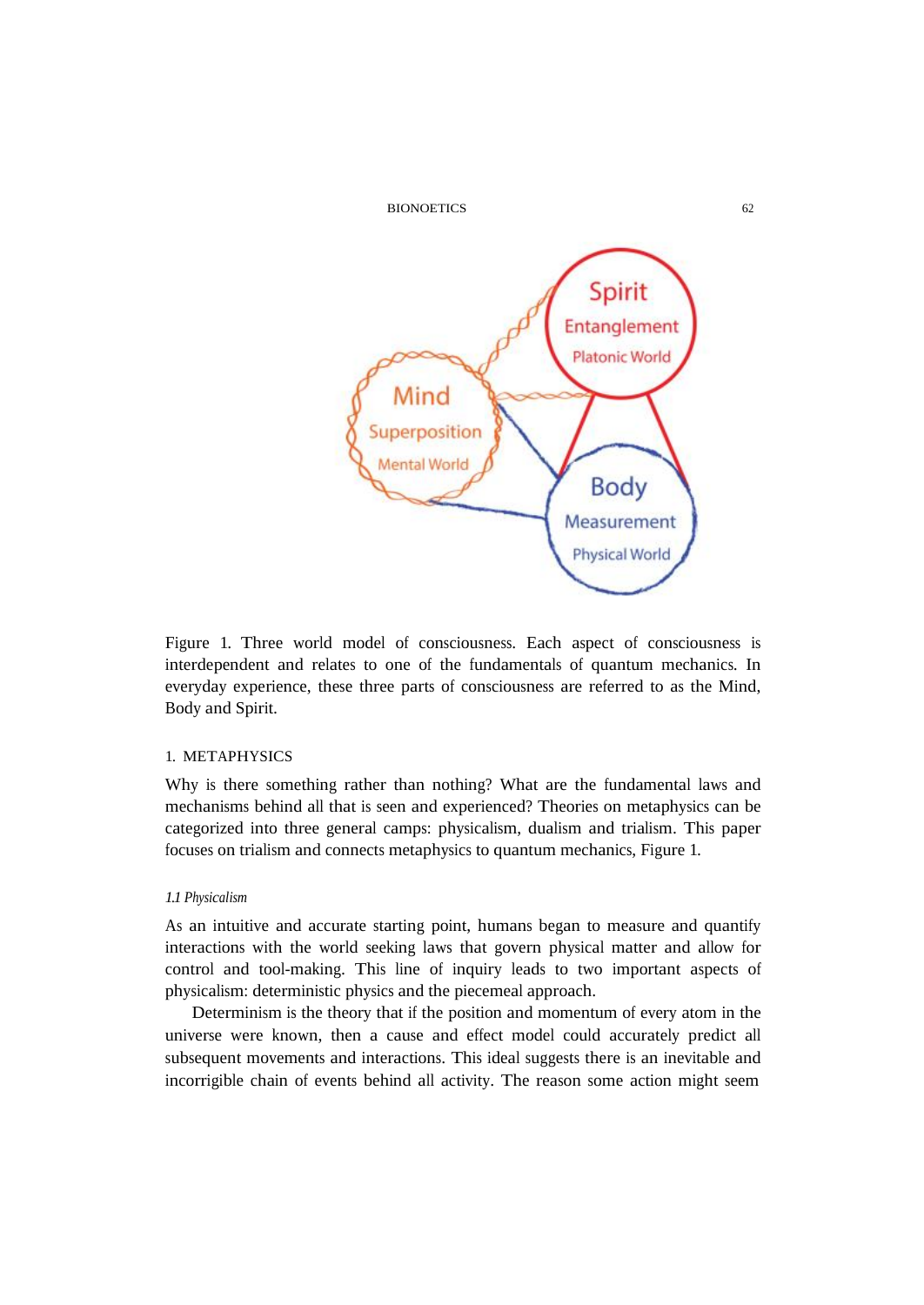random or unknown is simply a matter of complexity and unstudied factors. Under this theory, consciousness could be a chain reaction of trillions of specific processes all deterministically plugging along.

Through the lens of deterministic physics, the satisfying explanation is the piecemeal approach: a complex object is understood through analyzing each building block and how every piece fits together. Once each cog in the machine is satisfactorily grasped within the overall function, the inquirer can accurately claim to know the meaning and purpose of the machine. For example, a "car" is understood by the dynamic interaction of the engine, wheels, seating, etc. The "car" is simply a quick way to reference this collage of moving parts. As this example suggests, the piecemeal approach is essential to designing and replicating man-made tools. The prevalence of tool-use in modern society may unconsciously be driving many towards the physicalist belief system.

This intuitive emphasis on physical determinism leads to a devaluation of consciousness [6,8]. Whether explicitly rejected or implicitly undermined, there is no room for conscious intention in the framework of a purely mechanical/deterministic unfolding of events. While it is appealing to have the simple and straightforward explanation offered by cause and effect, subjective experience has many qualities such as unity of self, freewill and empathy that must be explained. The physicalists claim that there is such a bounty of cause-effect relations, i.e. complexity, that a human mind could not simulate all of these interactions. Thus it cannot be imagined how consciousness can emerge, but they claim that it does. This is a non sequitur argument as it does not attempt to explain how a simple cause-effect relation could create something as entirely different as qualitative experience.

# *1.2 Dualism*

René Descartes is notable for his methodological doubt [9]. Step 1: assume that all physical perceptions cannot be trusted as one could very well have dreamt all these details; knock out Penrose's Physical World. Step 2: assume an Evil Deceiver is manipulating your reasoning abilities such that you concluded that  $2+2=5$  and a square has no right angles; knock out Penrose's Platonic World. What remains? Conclusion: *cogito ergo sum*, "I think, therefore I am;" it is impossible to deny Penrose's Mental World.

By taking the mind seriously, a model of the universe now includes mind stuff and body stuff, which must interact to some extent. In the field of philosophy, the question of how the mind can control the body and how the body leads to mental perception is termed the mind-body problem. For many thinkers, the dichotomy of mind and body,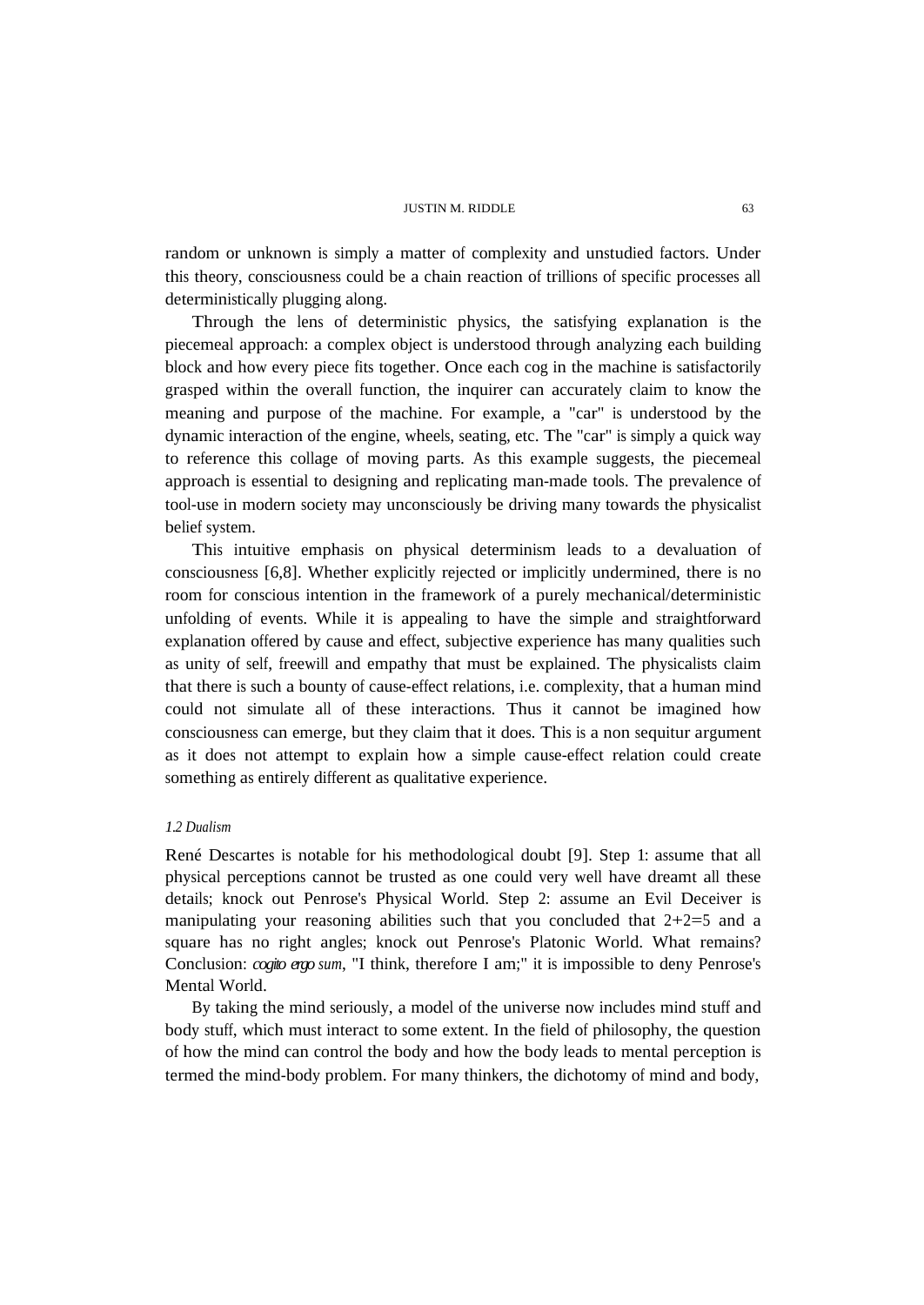polarizing Penrose's Mental World and Physical World, reigns as the ultimate mystery. Mind-body duality is called *substance dualism*.

Another class of dualist thinkers polarizes Penrose's Physical World and Platonic World. David Chalmers calls his model *naturalistic dualism* [4]. When humans use language there are dual aspects of linguistic information being transmitted, figure 2. From the Platonic World, information is the meaningful experience that is simulated by the speaker and provoked in the listener. Semantics are in the 2nd person point of view in which transpersonal universal ideas are grasped. From the Physical World, information is constrained to particular utterances entering the available biological perception. This syntax conveys the 3rd person point of view because it can be objectively measured by anyone. The Mental World is the 1st person point of view and offers an explanatory bridge between the Physical and Platonic.



Figure 2. David Chalmer's dual aspects of information. Jack and Jill in the Mental World communicate using syntax of the Physical World simultaneously with semantics in the Platonic World

# *1.3 Trialism*

It may be noted that many dualistic theories of consciousness have an implicit third world that is spoken of as a bridge between the dualism. For Descartes, his conception of God orchestrates the mental and physical bodies. For Chalmers, the personal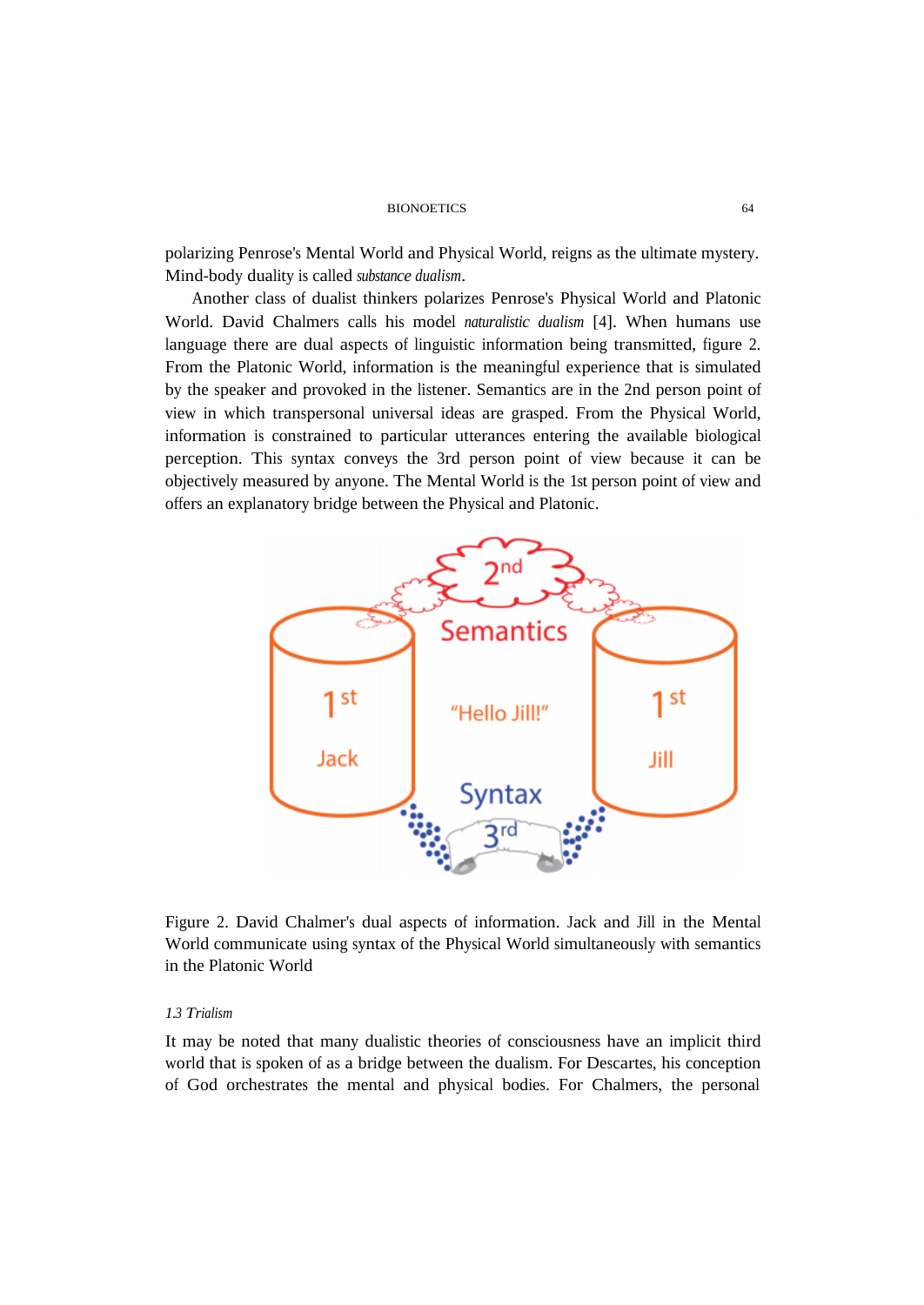psyche is the explanatory bridge, or structural coherence, between the syntax and semantics. While it is seldom discussed in popular science, adding a third domain to the study of consciousness provides clarity and is motivated by diverse fields of study.

One of the earliest accounts of trialism comes from Plato's proposition that humans are endowed with a tripartite soul [1]. The three parts of the soul are the physical desires mastered by moderation (Physical), the emotional content empowered by courage (Mental), and the intellectual spirit to govern the rest (Platonic). Importantly, the tripartite soul is a microcosm of Plato's metaphysics. The human mind is barraged with particulars, or shadows, entering through the perceptual mechanisms of the body (Physical). Behind the scene, there is a world of universal mathematical and conceptual forms (Platonic). In order to break out of the simplistic perception of shadows and see the true forms underlying reality, one must be an active sophist, or philosopher (Mental).

Psychologists Sigmund Freud and Carl Jung collaborated with each other on psychoanalysis resulting in a trialism of mind [11,14]. While they were eventually divided by differences in application and interpretation of this model, they ushered in a new era of psychology. At the Physical level, Jung describes the personal unconscious (Freud's id) which contains biases or contents that were at one time consciously perceived and have since been forgotten. These past experiences still exert their influence, but beneath the level of conscious awareness as subconscious programming. At the Mental level, Jung explains that the personal conscious (Freud's ego) integrates new experiences into the self and differentiates a conceptual framework from the milieu. At the Platonic level, Jung suggest the collective unconscious (Freud's superego) has never been personally acquired but arises from cultures to define the archetypal mind.

## 2. THREE FUNDAMENTALS OF QUANTUM PHYSICS

Quantum theory is based on three fundamental axioms: measurement principle, superposition principle and entanglement, figure 3. While each axiom is simplistic in its own right, a quantum system is only describable by the interaction of these axioms [7]. After introducing the axioms, a correspondence is posited from measurement, superposition and entanglement to the body, mind and spirit respectively.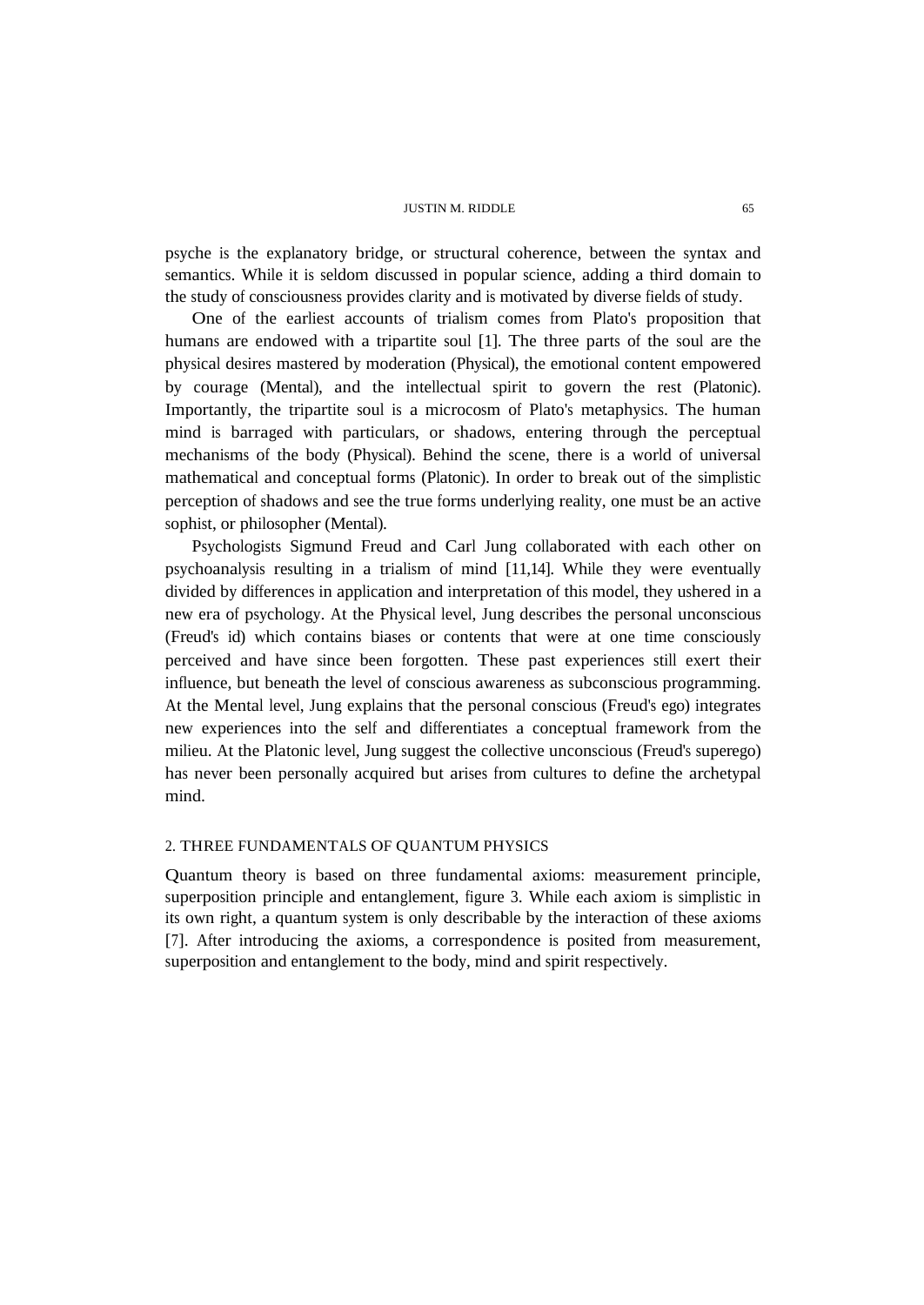

Figure 3. Three quantum axioms: superpositions of possible space/time realities, measurement collapses the superpositions into a single discrete state, multiple systems can be entangled such that future measurements will be correlated

### *2.1 Measurement*

The quantum, or *quanta*, paradigm arises from the notion that space and time are discrete. The span between two regions of space cannot be infinitely divided in half. Instead, there is a specific and finite number of regions of space between any two regions. The same principle applies to time. Time is not an infinitely divisible flow from now to the future, but is instead a series of jumps from each moment to the next.

The measurement principle states that when a quantum system is observed, or measured, it will necessarily exist in one region of space/time or another. This axiom has given rise to the human perception that all of reality is composed of physical matter. Whenever the environment is observed, it appears solid and fixed in space and time. In quantum theory, the act of observation itself is forcing the quantum system into one of these discrete space/time regions. Measurement does more than extract information, it causally alters the future of the quantum system by collapsing its wave function [22].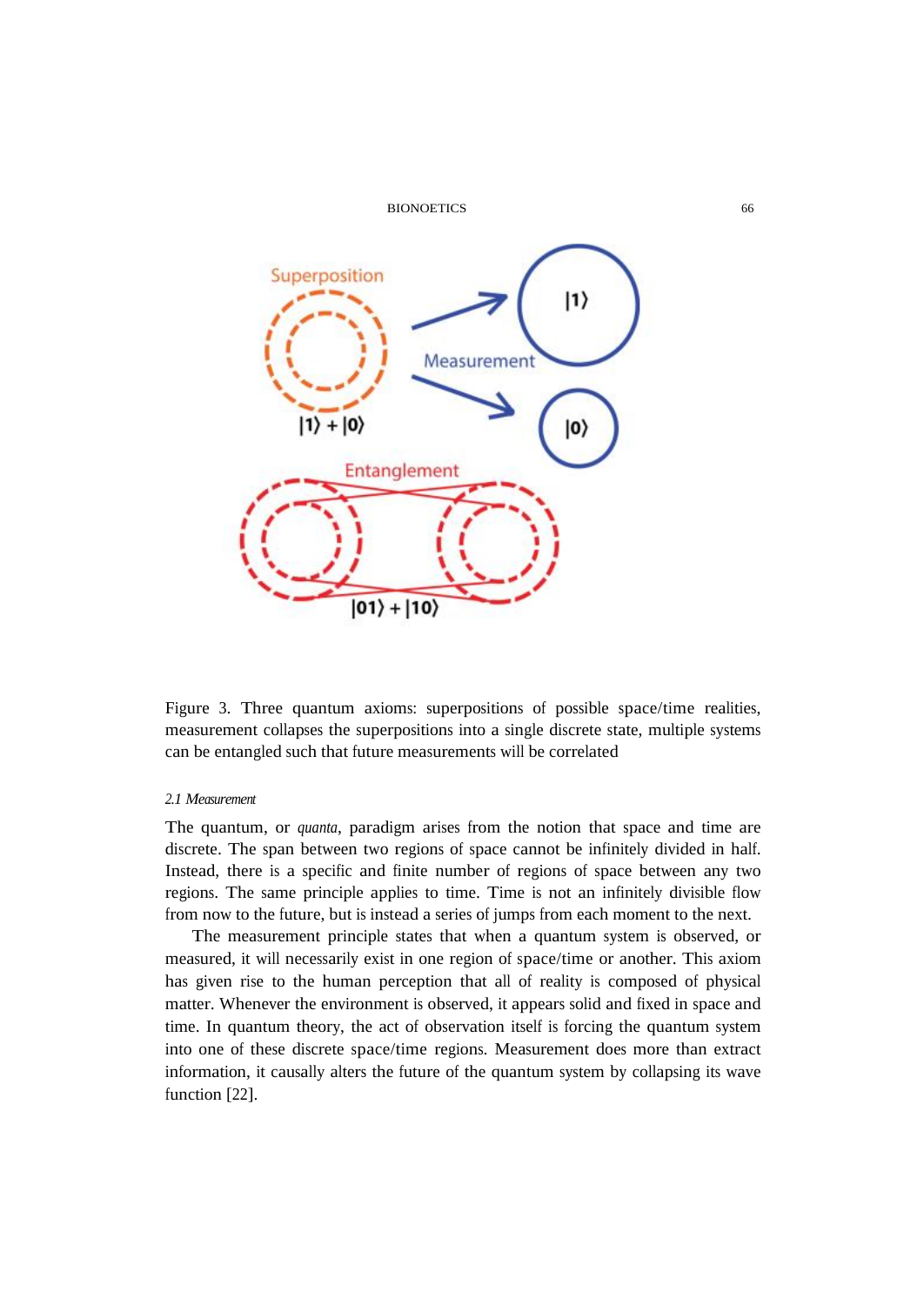# *2.2 Superposition*

What happens when a quantum system is not being observed? The superposition principle states that a quantum system will evolve into a probability distribution of many possible space/time regions. This wave function of probability densities describes the chances that an observer will measure the quantum system in one space/time region or another.

When the measurement principle and superposition principle are taken in conjunction, movement is envisioned as a quantum system starting out measured in one particular space/time region, evolving outwards in superposition to many other regions, then measured again at a new space/time region. The very notion of movement as a fluid action or continuous flow from one region in space to another is an illusion. All things are flickering into discrete space/time states before being engulfed back into a superposition of many states.

# *2.3 Entanglement*

When two photons are focused through a diamond to form a coherent laser beam, they are entangled. Now the two photons, or quantum systems, share a single wave function. Despite any spatial shifts, e.g. moving the photons to separate sides of the Earth, or temporal shifts, e.g. waiting a few days, the photons will continue to share this wave function. Now when the photons are simultaneously measured, the results will be correlated. Entanglement describes spaceless and timeless bonds that underlie a deeply interconnected reality. The peculiarity of quantum mechanics arises from the paradoxical realities of entanglement being spaceless/timeless and measurement being discretely here/now.

# 3. FRACTAL TRIALISM

Fractal Trialism expands on Penrose's Three World Model by proposing a fractal-like projection of trialism onto each world, figure 4. In the Physical World, digital computers are described with three Levels that have been established through the process of designing and developing digital algorithms and machines. The Physical World represents the subconscious and interfaces with the other Worlds through its three Levels. The Mental World is the quantum computer mind of personal conscious experience. Once again there are three Levels to describe how the conscious Mental World interacts with its lower Physical and higher Platonic World.The Platonic World encompasses the entanglement relations of the Mental World to the rest of the universe, other quantum computers. In each World, the nested trialism serves the purpose of expanding on the relation of each World to another. The Physical Level of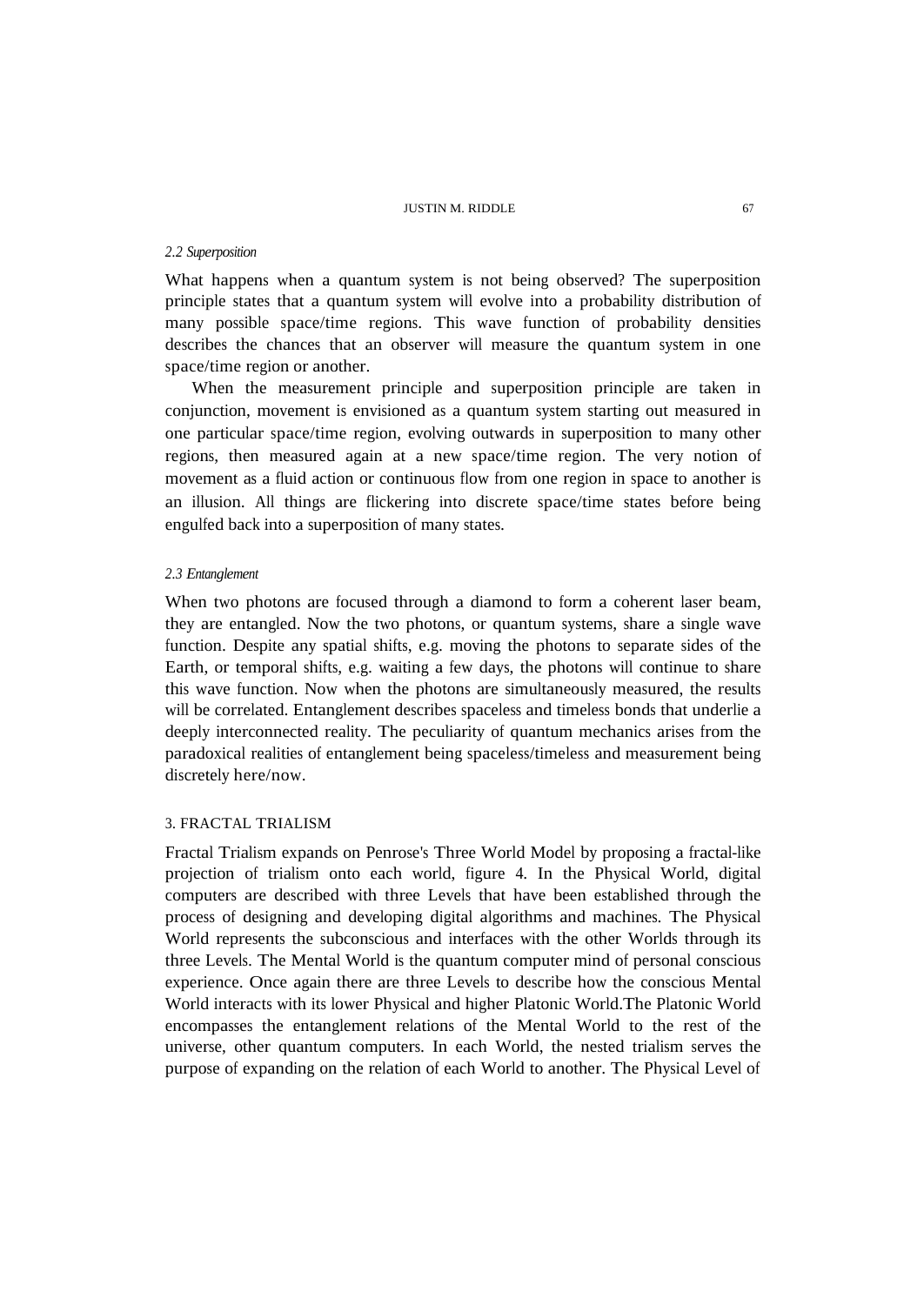the Physical World, Mental Level of the Mental World and Platonic Level of the Platonic World are the purest essence of the original Three World model.



Figure 4. Fractal Trialism. The three aspects of consciousness are best explained by a nested three Levels within each World. The Levels describe the interface of one World to another or its purer essence.

# 4. THREE WORLD MODEL OF DIGITAL COMPUTERS

The digital computer exists specifically in the Physical World of Fractal Trialism. While there are three Levels of digital computers that mirror the Three World model, digital computation requires the discrete states restricted to the realm of Measurement.

Alan Turing, the father of the digital computer, or *Turing* machine, crucially described its function using three levels, figure 5 [25]. At the Physical Level, the machine has a Store of bits on a ticker tape that is used as input and output. At the Mental Level, an Executive unit manipulates these bits using a series of rules and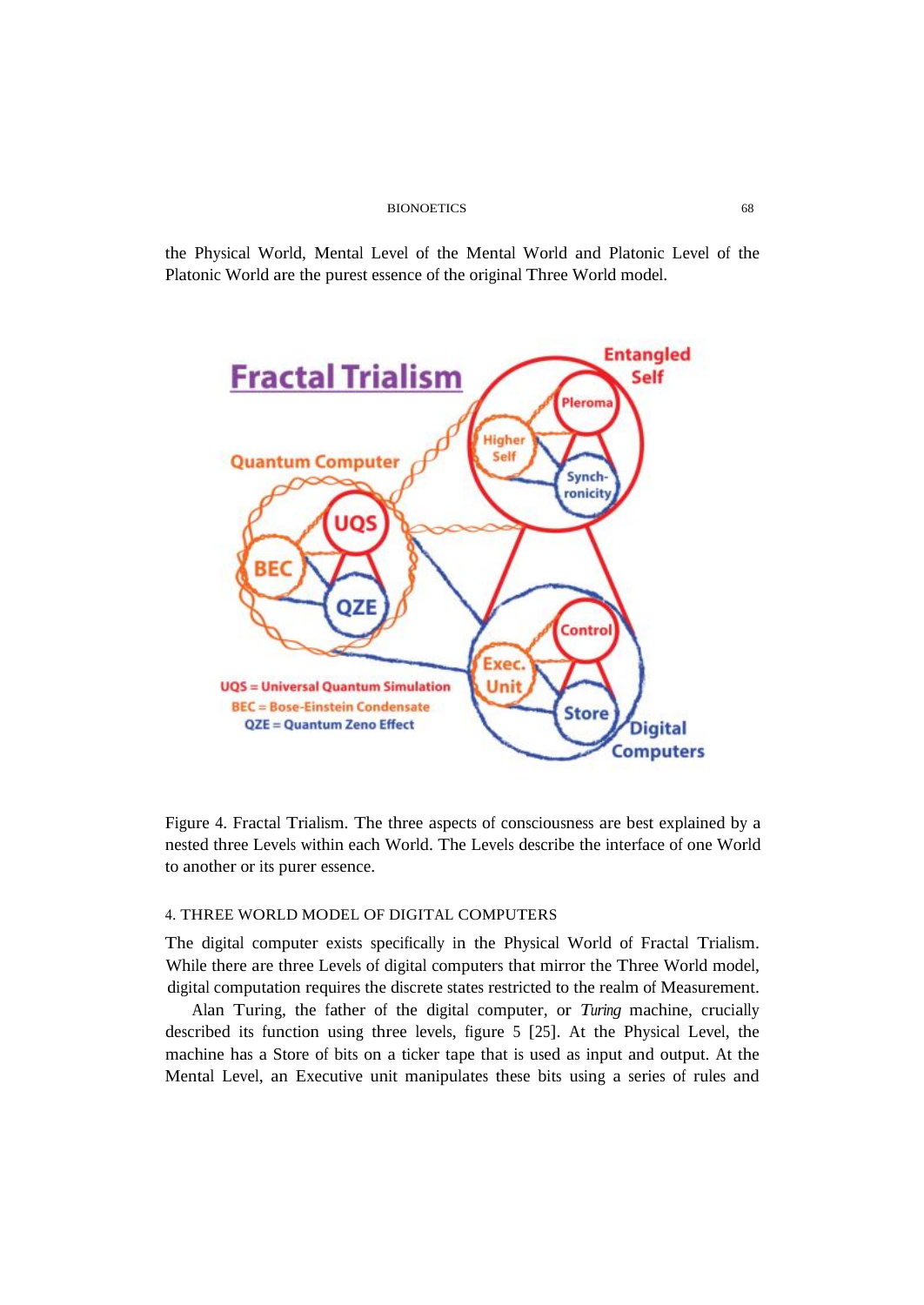machine states, e.g. if the machine is in state A and sees an input string of 001, then produce output string 110 and move to machine state C. At the Platonic Level, there is a Control which is the overarching goal and purpose of the machine. The Control does not exist anywhere in the machine but exists in the understanding of the programmer of what the machine was designed to perform; e.g. a calculator does not know it is performing addition but this function has mathematical significance to the programmer and user.

David Marr similarly postulated his three levels of analysis of information processing systems which are a clear analogue to Turing's original conception [18]. The Implementation Level asks of what material the computer is made (Physical). The Algorithmic Level asks how the machine transforms representations of the problem to reach the desired output (Mental). The Computational Level asks why the computer is performing the operations and its purpose for the user (Platonic).Digital computation holds a fundamental role within quantum metaphysics: occupying the realm of Measurement. By discussing its limitations and capabilities, digital computation are seen to act as the subconscious within Fractal Trialism.



Figure 5. Three parts of the Turing machines: Physical store of bits for input and output, transformation rules for input to output that performs the computation (Mental), and the concept of why the program is running exists in the understanding of the user (Platonic).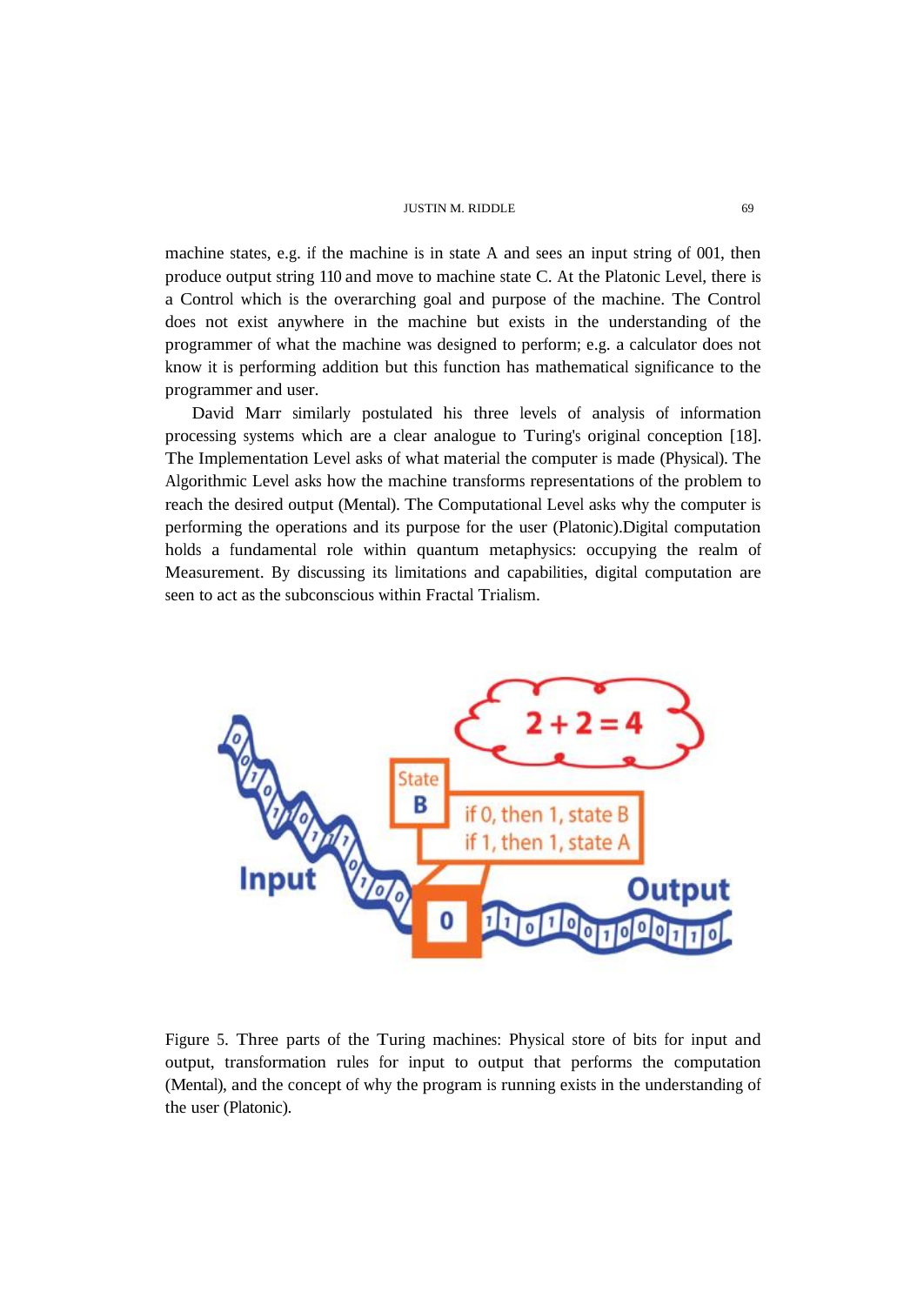#### *3.1 Solid-State Illusion*

Digital computation relies on creating and sustaining solid-states, or bits. A bit is defined as a mutually exclusive state of either 0 or 1. These bits are stored in transistors and carried as signals through wires. In a transistor, the bit is encoded by a cloud of electrons enclosed in one of two chambers connected by a channel that can be selectively opened and closed. Depending in which pocket the bulk of electrons are measured to reside, the transistor will decode as a 0 or 1. When a computer must transmit a signal of 0 or 1, it carries this message through the voltage of the wire; e.g. a high voltage is 1 and a low voltage is 0.

Neither storing nor transmitting bits is perfect in reality. A cosmic ray may enter the transistor and flip the stored electrons to the wrong readout. In a wire, the barrage of electrons chaotically ricochet off each other and fly out of the wire producing heat and random deviations. Much of the material science, electrical engineering and lowlevel software programming is aimed at error-correcting the quantum fluctuations, or unpredictable breakdown of the solid-state. For this reason, the digital computer is an abstraction that must be rigorously maintained to mask out the quantum uncertainty at the fundamental level of reality. From the perspective of the everyday user, each measurement within the digital computer must maintain the illusion of a deterministic and solid-state environment.

## *4.2 Chinese Room Argument*

John Searle put forth the Chinese Room argument to deny the existence of strong artificial intelligence [23]. The thought experiment goes: a human is placed inside a room and receives Chinese characters through an input slot. Upon receiving these inputs, the human searches through a rule ledger and follows a logical series of transformations to produce Chinese characters that are sent out of the room. From the outside, Chinese speakers are deep in conversation with this room and believe it to be fluent in Chinese. The point of this parable is that the human inside the box represents a digital computer following a mindless series of transformation and will never come to understand Chinese. This effectively shows the core limitation of digital computers: a knowledgeable programmer is always required to write the rule ledger. The clever intelligence of the programmer should never be mistakenly attributed to the machine itself.

The Chinese room argument is fundamental to the digital computer's place within Fractal Trialism because digital computers represent the subconscious mind. There is no interpretation of meaning in the Measurement World of consciousness. Throughout our lives the external environment is programming our perceptions and patterns of thought. Often we are unaware of this programming and fall victim to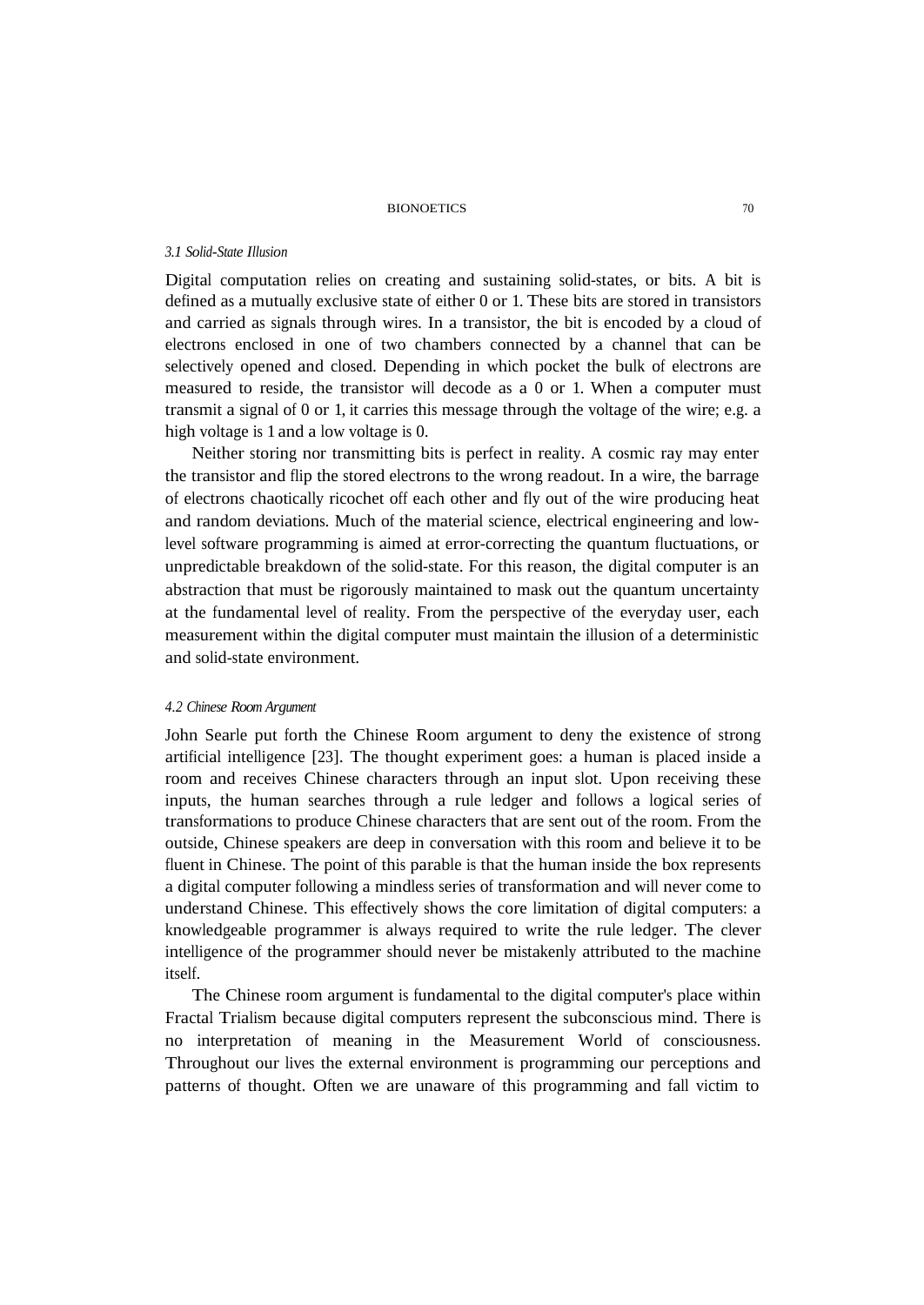unwanted negative thoughts. We must realize the subconscious is simply a result of its own history and can be actively reprogrammed by rehearsing desirable thought patterns and taking an intentional role in thinking.

# *4.3 Universal Turing Machines*

Every universal digital computer that is given a specific program and input will necessarily produce the same output [25]. Since digital computation rides on the solidstate assumption, there is no ambiguity as to which bits represent 0 or 1. There is a nonnegotiable serial sequence of transformations from input to output. In other words, if a computer is told to execute an addition program with the inputs 2 and 2, every universal digital computer will output 4. The Platonic Level of digital computation is representing abstract forms that never deviate from their specification. (Implementing abstract math into software.)

In Fractal Trialism, the Platonic Level of digital computers is the ability of the subconscious to be reliably programmed and act as an interface between conscious intention and the environment.

# 5. QUANTUM COMPUTER METAPHOR OF MIND

Quantum computers are naturally occurring and new evidence continues to emerge that our biology has evolved to manipulate quantum principles [21,24]. While describing the makings of a quantum computer, this section explores the Quantum Computer Metaphor or Mind. In Fractal Trialism, the quantum computer is conscious/self-aware occupying the Mental World. Like the Physical World of Measurement, the Mental World of Superposition also has three distinct Levels which mirror the whole.

### *5.1 Quantum Zeno Ef ect - Freewill*

Quantum computers are built out of quantum bits, or *qubits*, which exist in a superposition of two possible states. Measurement of the qubits not only extracts information but collapses the current wave function and initiates the state from which the quantum computer will now evolve. If the experimenter applies repeated measurement as fast as possible, the quantum system can be forced to stay within a particular state. This effect is called the Quantum Zeno Effect (QZE).

In the quantum computer metaphor of mind, the conscious mind can apply attention to a particular object and hold that object in mind using QZE. William James says the primary function of freewill is that of a *selecting agent*; as thoughts arise in consciousness one either applies attention, QZE, or lets the thought disappear [13].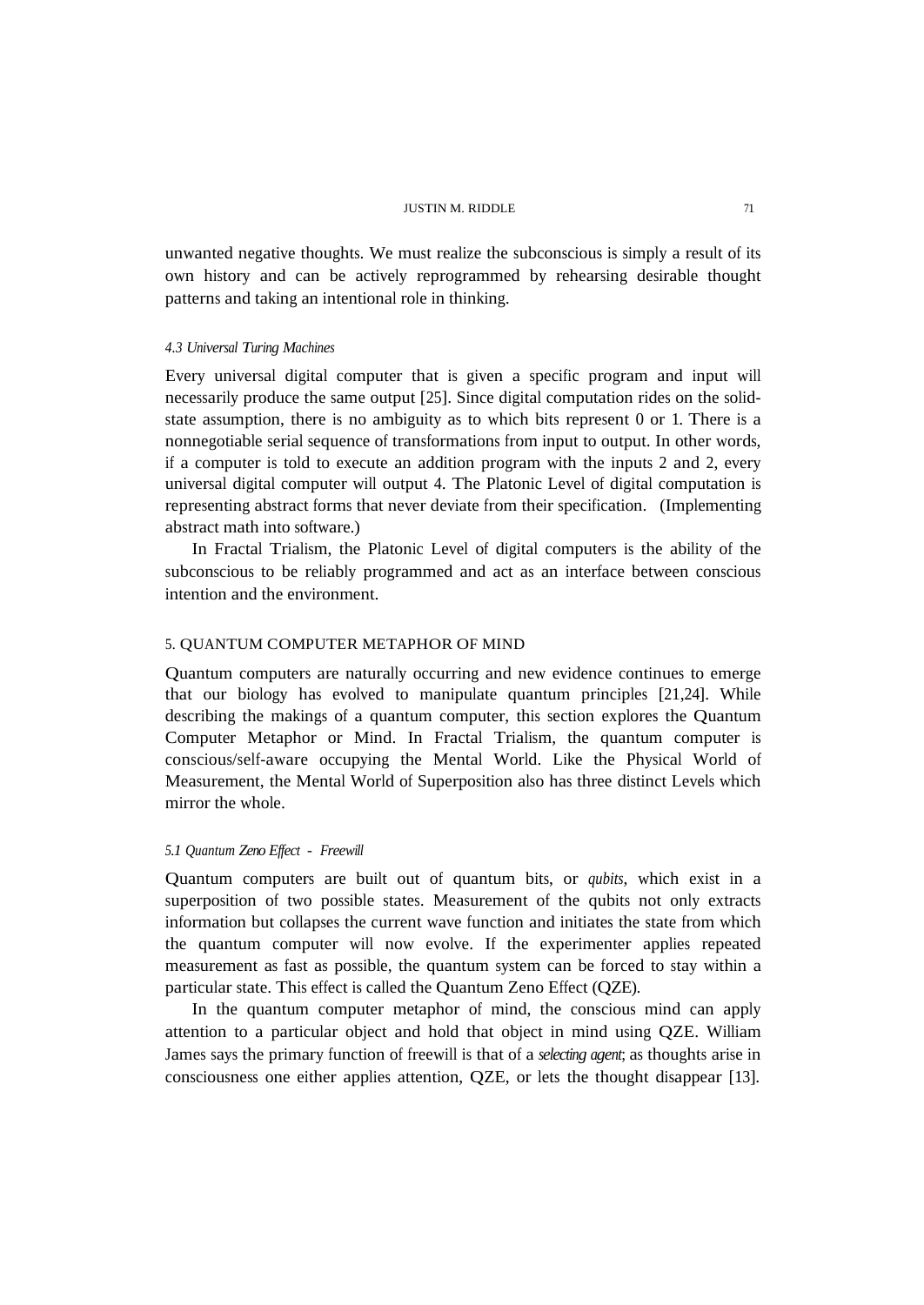Henry Stapp uses QZE as a mechanism by which the mind can build templates for action in the brain [22]. By repeated collapse of the wave function to a particular goal, the brain develops a pattern of execution. In Fractal Trialism, QZE is the interface for the human mind, Mental World, to train the subconscious brain, Physical World, through repeated measurement to actively participate with the environment and subconscious.

# *5.2 Bose-Einstein Condensate - Unity of Self*

The computational power of a quantum computer is based on how large of a superposition can be generated and maintained. The more qubits that can be held in superposition together defines how many input bits may be simulated by the quantum computer. The state necessary to generate such a large wave function to encompass many qubits is called a Bose-Einstein Condensate (BEC).

One problem in biology is how the cell is able to orchestrate sensory perceptions and behavior across such a large distance. Quantum computers offer a solution in that a superposition spread throughout a cell would enable long-range orchestration. Stuart Hameroff and Roger Penrose have proposed that the cytoskeleton, composed of microtubules, is such a structure in biology that acts as the on-board quantum computer of the cell integrating sensory inputs and organizing behavior at the macroscopic cellular level [12].

In Fractal Trialism, quantum coherence in a BEC represents the Mental World's ability to simulate many possible choices in superposition and intuitively choose the most efficient solution at the level of the whole body/brain. Furthermore, as multiple sensory inputs are received they are combined within a cohesive whole, or gestalt. This describes the unity of consciousness and sense of self that is subjectively experienced.

# *5.3 Universal Quantum Simulation - Empathy*

René Magritte's famous painting, *The Treachery of Images*, depicts a pipe with the inscription "This is not a pipe" beneath the image [20]. The painting of the pipe is not a pipe; it is a painting of course! This brings up the question of what is actually a simulation pretending to be reality and what is true reality. Clearly our models of how consciousness works are not consciousness itself. As Robert Anton Wilson states, we do not try to eat our restaurant menus or drive on our maps, since such items are only simulations of reality [27]. Quantum computers present a curious case for the simulation versus reality debate because each quantum computation is an instantiation of Universal Quantum Simulation (UQS) in which there is no difference between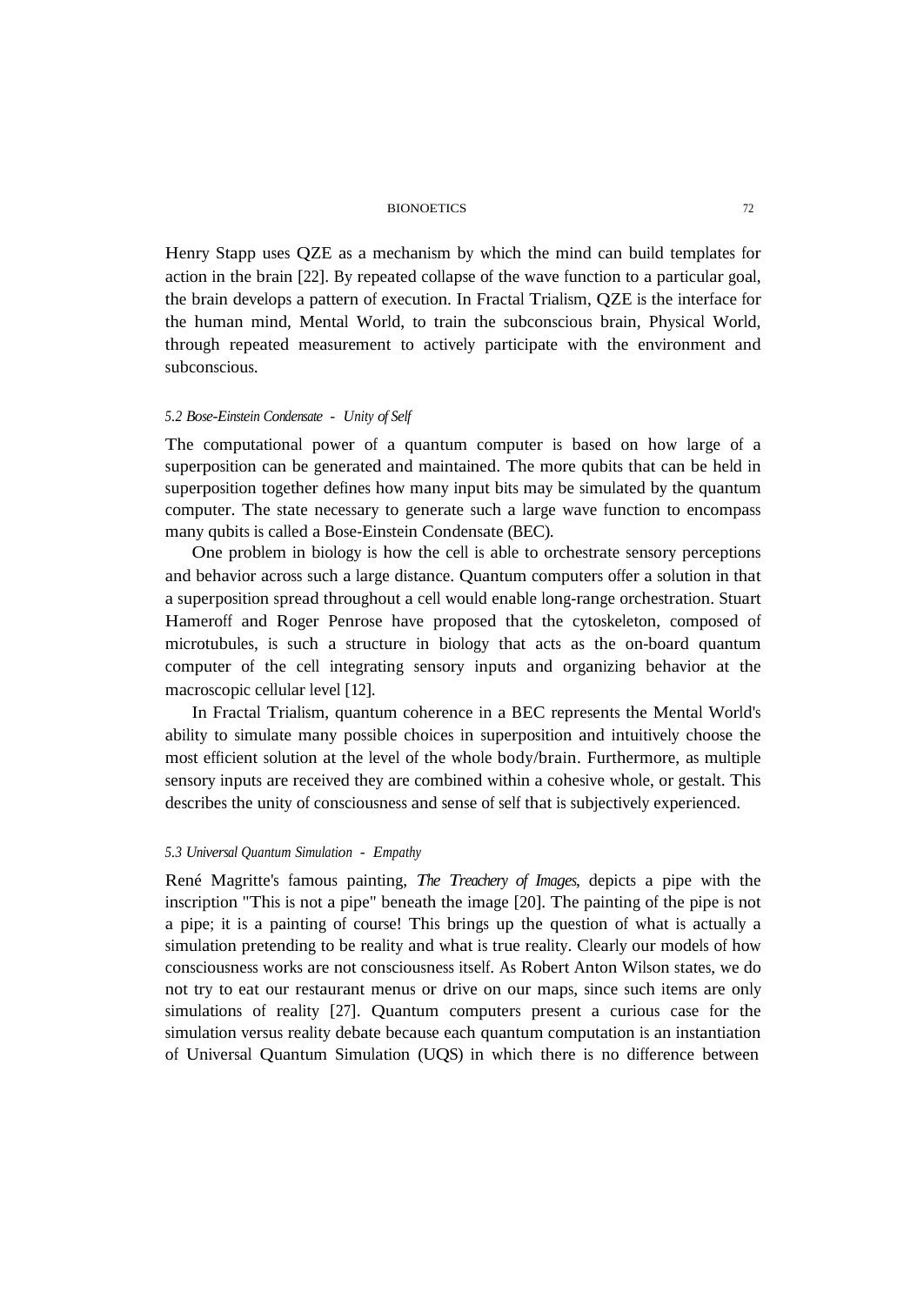simulation and reality [17]. The simulation of reality by a quantum computer is identical to the reality itself.

Any two quantum computers that are prepared in the same state will evolve their superpositions identically. Although their outputs are probabilistic, the evolution of the wave function is predictable. According to this logic, simulation of a cluster of ten atoms in a vacuum can be perfectly simulated by preparing a quantum system of the same size with an identical initial state [17]. Every quantum computer has the ability to simulate any other.

In Fractal Trialism, UQS allows for humans, Mental Worlds, to simulate the experience of others. As two individuals discuss complex topics, their minds create representations of this information and build off each other's mental imagery. UQS allows both Mental Worlds to access Platonic concepts such that their simulations of reality become identical through communication. All of human interaction relies on relating transpersonal qualitative experience through empathy, now explainable as UQS.

# 6. ENTANGLEMENT AND THE SELF

The third axiom of quantum mechanics, entanglement, describes the Platonic World where space and time are eternal. All entanglement relationships between quantum systems are interrelated and maintained in concert. The entirety of expanding space is held in a single, spaceless *zero point*. The history and future of time is summed up into a single moment. In this zero point and penultimate moment your consciousness exists within the perspective of the entire universe. Your particular history and meaningful co-existence is like a fingerprint in the universal reference frame.

David Bohm describes the third world of entanglement as a holomovement, or evolving hologram at the universal level [2]. All of our thoughts and actions are enfolded into the holomovement and are implicitly present in all of space and time, even though we are not explicitly aware of its presence. Every new action or thought unfolds from the implicit into the explicit taking with it all the relevant nonlocal and atemporal relations.

Another expression of the Platonic World is John von Neumann's process 3, or nature's choice [26]. After the potential futures have been presented to a quantum system, Physical process 2, the observer makes a choice, Mental process 1. It is up to nature to decide whether it accepts the decision of process 1 or makes its own choice. Nature in this scenario can be understood as the sum total of all entanglement relationships.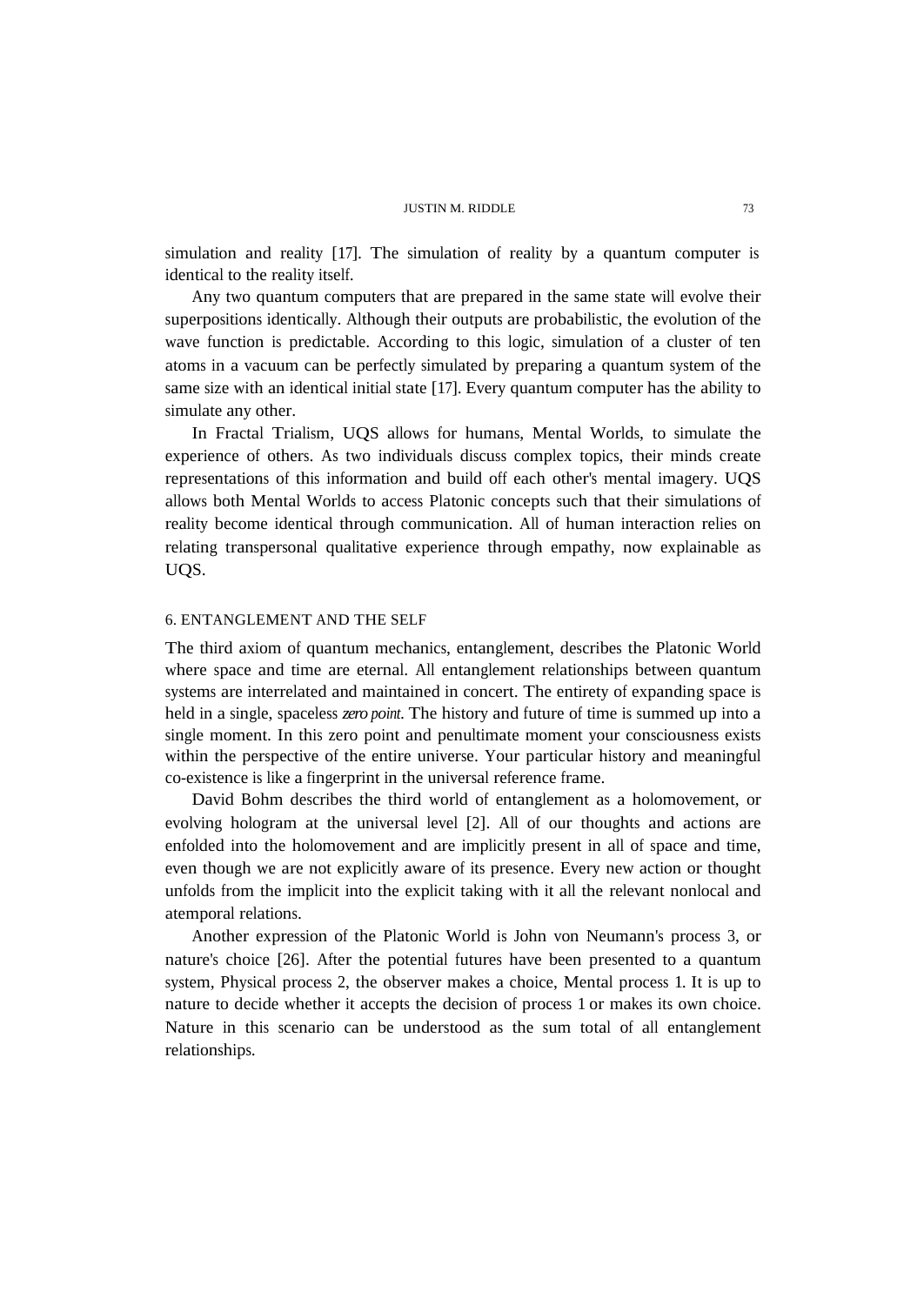In Fractal Trialism, the Platonic World of Entanglement has three distinct Levels that mirror the Three Worlds: Synchronicity, Higher Self and the Pleroma.

### *6.1 Synchronicity*

Synchronicity was coined by psychologist Carl Jung to express the simultaneous experience of a mental event and physical event which holds personal significance with no possibility of a causal explanation [3,15]. Everyday examples of synchronicity include a friend calling your phone or running into you on the street just as you are thinking about them, the repeated occurrence of a specific number in relation to some feeling or thought, turning on the radio only to have it express exactly how you are feeling, or learning a new concept or word and then experiencing it again and again immediately after. Due to its subjective nature, synchronicity is often difficult to explain and skeptics explain away these occurrences, but as Carl Jung says "synchronicity is an ever present reality for those who have eyes to see it" [15].

While the cause and effect paradigm of classical physics has no room for synchronicity, quantum mechanics opens its arms to the possibility. Just as two entangled photons can be simultaneously measured and seen to have correlated outcomes, the quantum computer of the human mind may be entangled with other humans and, by extension, events in our physical universe. *Synchronicity is the physical evidence of your personal entanglement with the rest of the universe*. In Fractal Trialism, the Platonic World of Entanglement is measured in the Physical Level as synchronicity.

# *6.2 Higher Self*

Religious traditions have explained that each human is evolving their consciousness towards their ultimate and true form, the *higher self* [5]. This higher self exists in the eternal realm of entanglement. This produces a paradox: each human is presently working to evolve towards their higher self and will eventually reach this goal, but since the higher self is timeless and spaceless it is always here in the present actively working to help you achieve this goal.

In the Red Book, Carl Jung describes that each human has a single star in the sky which is his personal divinity and his ultimate goal [16]. The metaphor of the star represents our personal significance and place within the universe. Ralph Waldo Emerson says, "Every man is a divinity in disguise, a god playing the fool" [10]. In Fractal Trialism, the Higher Self is the personal Mental Level within the Platonic World of Entanglement.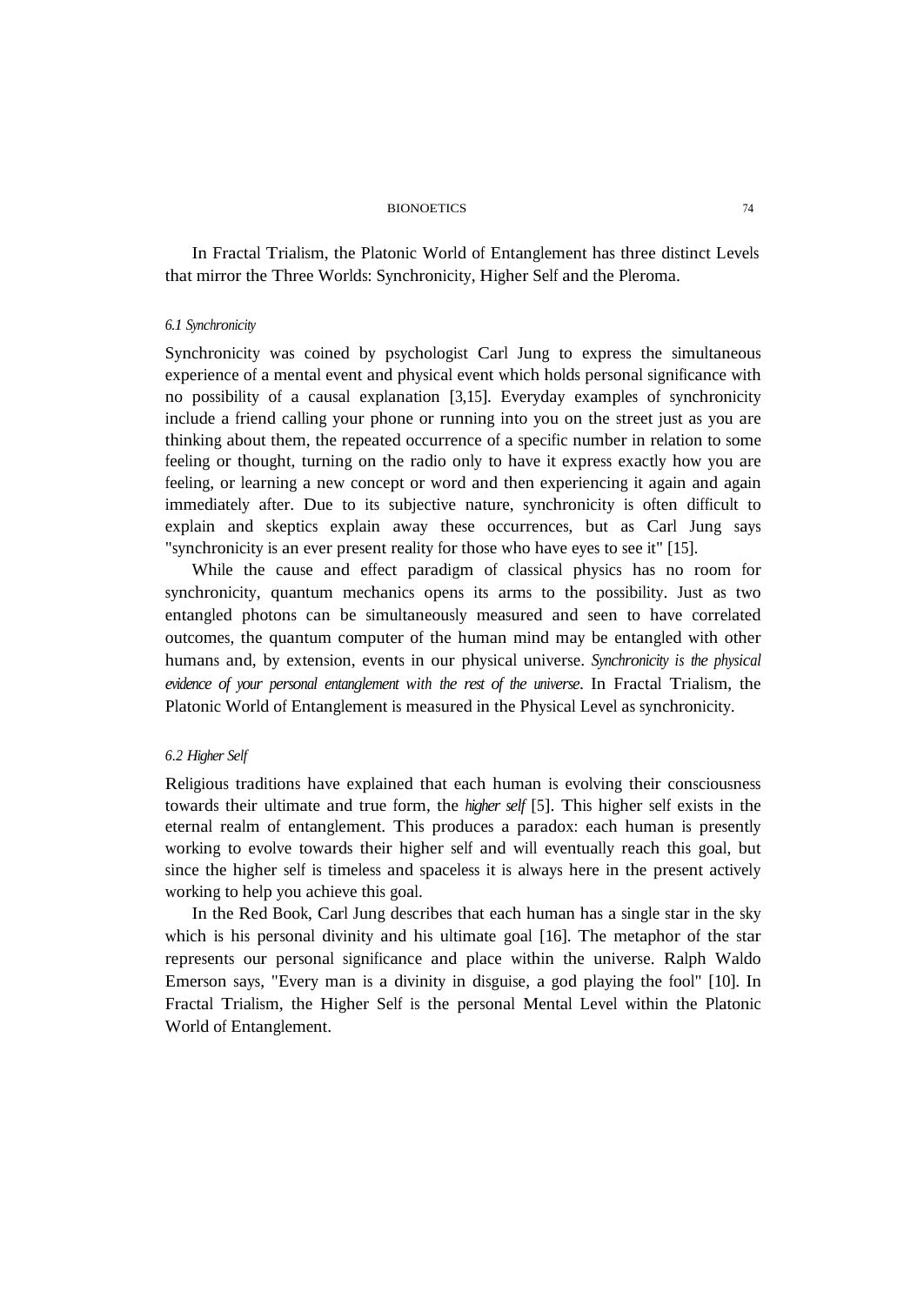## *6.3 Pleroma*

A paradox is when two descriptions of reality are verifiably true, yet express opposite explanations. The most prevalent quantum paradox is wave-particle duality. The photon *is* a particle, because there are plenty of experiments that demonstrate this fact. However, there are other experiments that clearly show that the photon *is* a wave. How can both of these completely different realities co-exist? In essence, this reveals the contradictory nature of the Platonic World and the Physical World. The Physical World has discrete measurements and laws of cause and effect, while the Platonic World has nonlocal entanglement relations resulting in synchronicity for simultaneous measurements. The two have nothing in common and a bridge is sought via the Mental World.

Generalizing this principle of paradox between Platonic and Physical we reach the conclusion: all truth is at its best half-true. Once a half-truth is realized its paradoxical counterpart is realized to also be half-true. In this sense the whole truth can be seen as the experience of two half-truths in a mind-boggling, paradoxical co-existence. Each half-truth appears to be self-evident given a certain set of facts, and contradicts or disproves the other half-truth to the logical mind. For this reason, the whole truth is difficult to analyze logically but must be intuitively grasped and the paradox held in a sort of theoretical superposition.

Carl Jung calls the paradox level of reality the pleroma. The pleroma is everything undifferentiated and the unification of opposites.

"Nothing is the same as fullness. In the endless state fullness is the same as emptiness. [...] The Nothing, or fullness, is called by us the PLEROMA. In it thinking and being cease, because the eternal is without qualities. [...] The pairs of opposites are the qualities of the Pleroma: they are also in reality non-existent because they cancel each other out."

- Carl Jung, *The Red Book* [16]

# 7. CONCLUSION

Fractal trialism presents a tripartite view of consciousness where each World has three distinct Levels that reflect the original three Worlds. In the Physical World, the measurement principle describes our body as composed of subconscious programming from our digital interface with the external environment. The subconscious body is the result of the measurements performed throughout our lifetime. The Mental World is a quantum computer mind which relies on quantum coherence for unity of self generating large superpositions of life choices, quantum Zeno effect for learning and programming the body, and universal quantum simulation for empathy and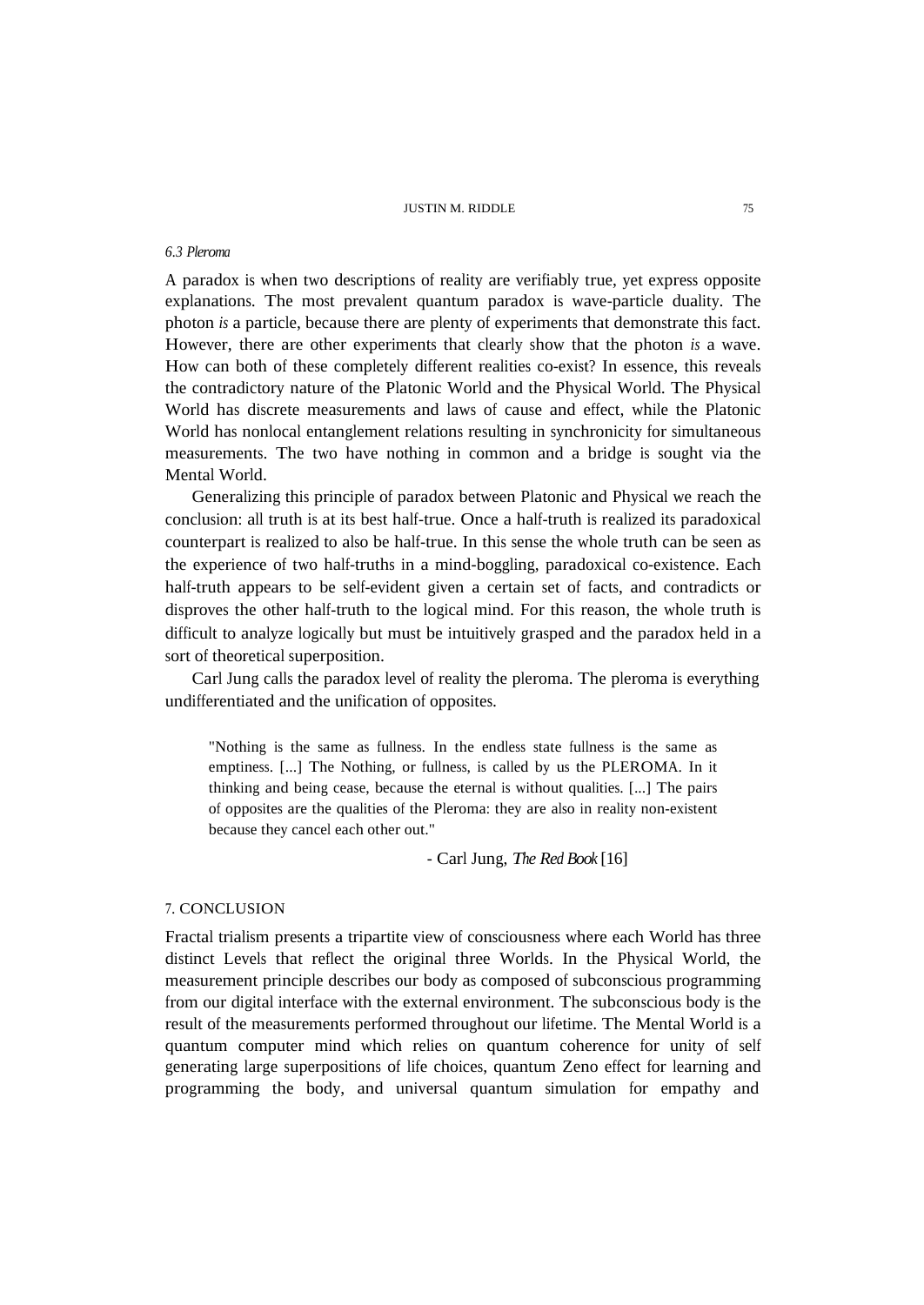communication. The Platonic World is the entanglement of the self which is revealed in the form of meaningful synchronicity that defies our classical cause-effect logic. The higher self is our ultimate form and goal of consciousness evolution, ever present and connecting us to universal meaning. At the peak of fractal trialism, is the Pleroma which is comprised of paradoxical half-truths that defy analytic logic and behold the mysteries of the universe.

> Department of Psychology, University of California, Berkeley; Berkeley, CA, 94720-3190, USA

### REFERENCES

- 1. Bloom, A. D. (Ed.). (1991). *The Republic of Plato*. Basic Books.
- 2. Bohm, D. (1981). *Wholeness and the Implicate Order*. Routledge.
- 3. Cambray, J. (2009). *Synchronicity: Nature and psyche in an interconnected universe* (No. 15). Texas A&M University Press.
- 4. Chalmers, D. J. (1995). Facing up to the problem of consciousness. *Journal of consciousness studie*s, 2(3), 200-219.
- 5. Chopra, D. (2001). *The Higher Self*. Simon & Schuster Audio.
- 6. Churchland, P. M. (1981). Eliminative materialism and the propositional attitudes. *The Journal of Philosophy*, 67-90.
- 7. Dasgupta, S., Papadimitriou, C. H., & Vazirani, U. (2006). *Algorithms*. McGraw-Hill, Inc..
- 8. Dennett, D. C. (1993). *Consciousness Explained*. Penguin UK.
- 9. Descartes, R. (1641) *Meditations on First Philosophy*.
- 10. Emerson, R. W. (1841). *Self Reliance. Essays: First series*.
- 11. Freud, S. (1899). *The Interpretation of Dreams*.
- 12. Hameroff, S., & Penrose, R. (1996). Orchestrated reduction of quantum coherence in brain microtubules: A model for consciousness. *Mathematics and computers in simulation,* 40(3), 453-480.
- 13. James, W. (1890). *The Principles of Psychology* (Vol. 1). New York: Holt.
- 14. Jung, C. G. (1981). *The Archetypes and the Collective Unconscious* (Vol. 9). Princeton University Press.
- 15. Jung, C. G. (1955). *Synchronicity, an Acausal Connecting Principle*.